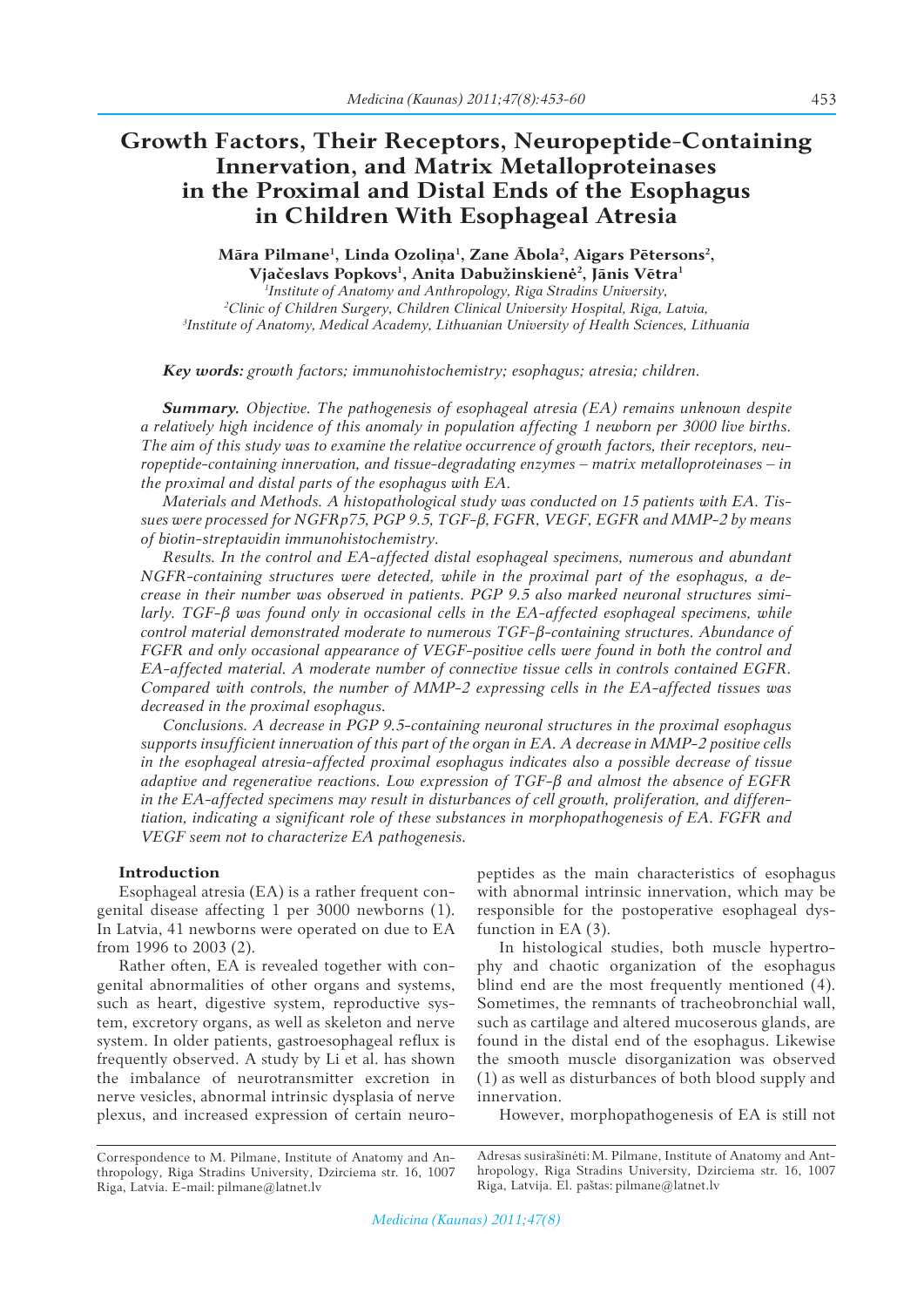understood at the molecular level. Within the last decade, much attention has been paid to the role of growth factors (5, 6), cell adhesion molecules (7), genes (8), and apoptosis (9) in the development of EA. In particular, the importance of bone morphogenetic protein (BMP) and sonic hedgehog protein (Shh) for the development of pathology has been investigated.

Despite the regulation of many functions in esophageal structures by neuropeptides, there are still incomplete data about the neuropeptide-containing innervation in EA. Protein gene product 9.5 (PGP 9.5) is a cytoplasmic neuron- and neuroendocrine cell-specific protein used to visualize the diffuse neuroendocrine system – neuropeptide-containing innervation (10). In healthy esophageal tissues, the stained nerve tissue forms a nearly complete ring, while in EA-affected tissues, neuronal elements are distributed in a form of isolated clusters of diffuse localization (11).

Fibroblast growth factor (FGF) affects cell proliferation, regulates cell growth and maturation (12) as well as embryogenesis (13).

Transforming growth factor *β* (TGF-*β*) controls the rates of cell growth and proliferation, stimulates cell maturation (14) as well as affects the formation of extracellular matrix (15). TGF-*β* is widely investigated in other esophageal anomalies and diseases.

Vascular endothelial growth factor (VEGF) stimulates endothelial proliferation, particularly under hypoxia (16).

Epidermal growth factor receptor (EGFR) is found in the tissues of epithelial, mesenchymal, and neuronal origin where they contribute to cell proliferation, differentiation, and maturation (17). Matrix metalloproteinases (MMPs) catalyze restructuring extracellular matrixes. They are the major proteolytic enzymes involved in extracellular matrix turnover. MMP-2 (gelatinase A) is one of the factors that cleaves type IV collagen – an important constituent of the basement membrane. MMPs play an important role in normal tissue homeostasis, but imbalance between those enzymes and their tissue inhibitors (TIMPs) is thought to be a critical factor in regulating tissue remodeling. MMP-2 is produced by fibroblasts, endothelial and epithelial cells, while MMP-9 – a second important proteolytic enzyme – is mainly produced by inflammatory cells (18).

Since morphopathological mechanisms of EA development are still obscure, the present study was aimed to investigate a relative occurrence of growth factors, their receptors, neuropeptide-containing innervation and tissue-degradating enzymes, MMPs, in the proximal and distal parts of the esophagus with EA.

#### **Material and Methods**

*Material.* The specimens were obtained from 15 newborns (9 boys and 6 girls). In 13 cases, the diagnosis of EA with distal tracheoesophageal fistula (TEF) was established, while 2 cases were found to have EA with proximal TEF. The newborns ranged in age from 21 hours to 1 month. In the control group, 12 specimens of the esophagus obtained from newborns whose cause of death was not related to gastrointestinal pathology were included. All tissue specimens were obtained in accordance with the ethical requirements of Riga Stradins University (state permission No. Iz2007/02/11).

*Methods. Biotin-streptavidin Immunohistochemistry (19).* The tissue fragments were fixed for 24 hours in a mixture consisting of 2% formaldehyde and 0.2% picric acid in 0.1-M phosphate buffer (pH 7.2). The tissue fragments were washed for 12 hours in phosphate buffer (pH 7) containing 10% sucrose. Then tissues were embedded in paraffin, and the blocks of paraffinized tissues were sectioned into slides  $6 - 7 - \mu m$  in thickness by means of a microtome. The slides were deparaffinized and prepared to detect the following growth factors and their receptors: NGFR p75 (code M3507, working dilution 1:150, Dako, USA), fibroblast growth factor receptor 1, FGFR1 (code ab10646, working dilution 1:100, Cambridge Science Park, UK); TGF-*β* (code ab1279, working dilution 1:1000, Cambridge Science Park, UK); VEGF (code M7273, working dilution 1:50, Dako, Denmark); epidermal growth factor receptors, EGFR (code M3563, working dilution 1:200, Dako, USA); innervation marker, PGP 9.5 (code Z5116, working dilution 1:200, Dako, Denmark); and tissue-degradating enzyme, MMP-2 (code AF902, working dilution 1:50, RD Systems, UK).

*Histology.* To obtain an overview picture, the slides were prepared from each material sample and stained with hematoxylin/eosin.

*Quantification of Structures.* For quantification of structures, the semiquantitive counting method was used. The designations were as follows: 0, negative reaction; 0/+, occasionally marked structures in the view field;  $+$ , a few positive structures in the view field; ++, a moderate number of marked structures in the view field;  $+++$ , a numerous number of marked structures in the view field; ++++, abundance of marked structures found in the view field (20, 21). The semiquantitative evaluation of specimens was performed by using a Leica DM R HC microscope (magnification  $\times$ 250).

Additionally, the nonparametric Kruskal-Wallis test was used to analyze the data (22).

#### **Results**

In the control specimens, NGFRs were detected in abundance in epithelial basal cells (Fig. 1), nerve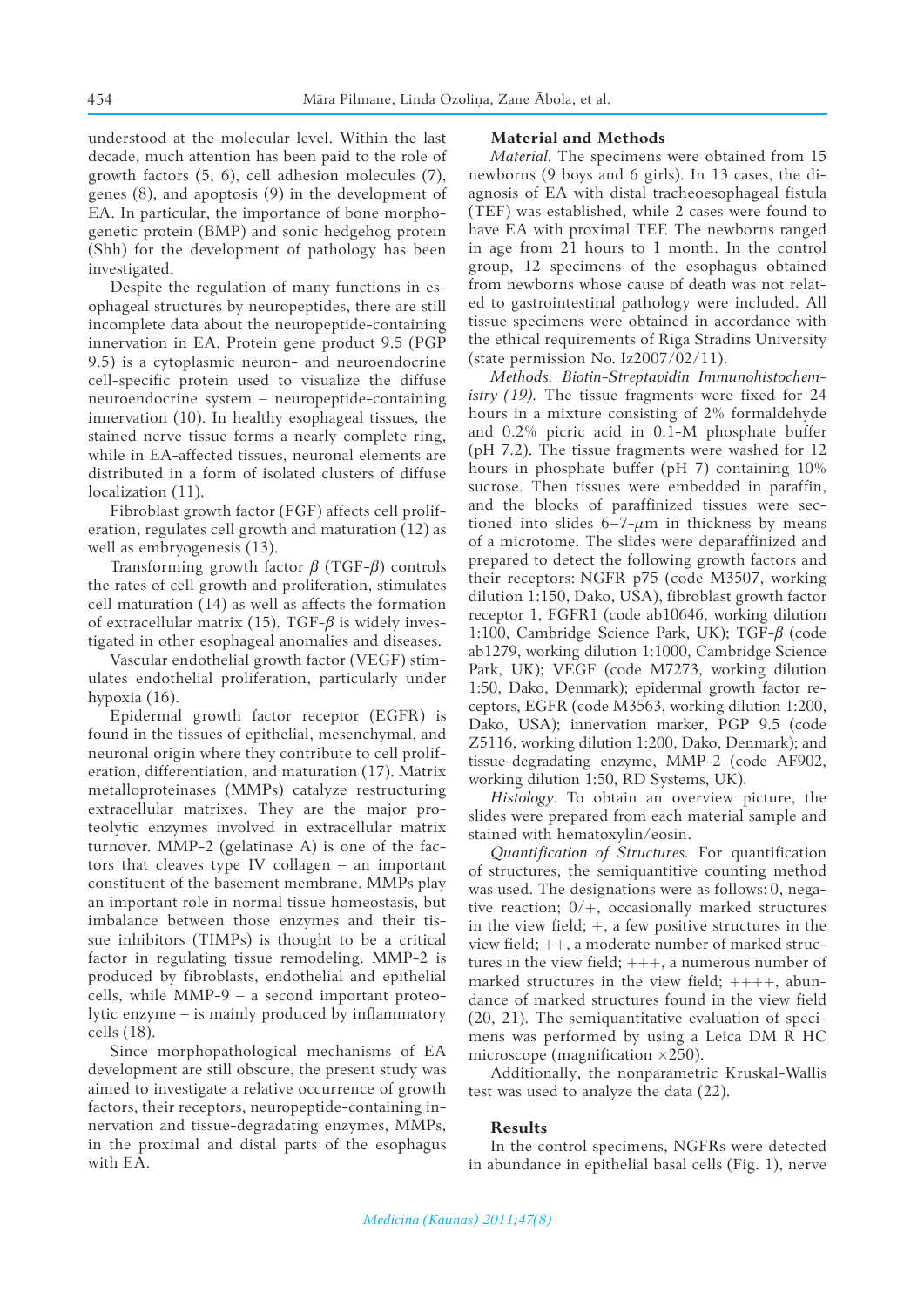fiber bundles (Fig. 2), smooth muscle cells of small blood vessels as well as in nerve fibers around and in lymphatic tissues. NGFR expression was also abundant in Meissner's and Auerbach's nerve plexuses. In the EA-affected tissues, the similar pattern of NGFR distribution was observed in the distal esophagus (Fig. 3), even though the nerve plexuses were discerned only in some specimens because of deranged and chaotic muscle layer. The number of NGFR-stained epithelial cells in surface epithelium varied from numerous to abundant (Fig. 4) (Table).

In the proximal end wall, the number of NGFRpositive structures (basal epithelial cells and fine nerve fibers) was low  $(+)$  in 1 case, and moderate and numerous in 13 cases, while abundant number of positive cells was noticed only in 4 cases.

In the EA-affected tissues, moderate and numerous PGP 9.5-containing nerve fibers and bundles were detected around small blood vessels, within their walls, and inside the intermuscular nerve plexus (Fig. 5). The proximal esophagus showed a moderate number of PGP 9.5-containing nerves, while the nerves positive for this neuropeptide in the distal part of the esophagus were numerous. Within the esophageal epithelium, PGP 9.5-positive cells were not seen. In the control group, the numerous and abundant number of PGP 9.5-containing nerve fibers was observed (Fig. 6).

Comparing the numbers of structures expressing NGFR and neuronal structures containing PGP 9.5, a simultaneous increase in both of them was documented (Table). In the EA-affected cases, the abovementioned structures were mainly observed in moderate and numerous numbers. In cases of abundant PGP 9.5 expression, the number of NGFRpositive structures also increased.

In the control material, the number of TGF-*β*positive structures varied from moderate to numerous (Fig. 7) in connective tissue and endothelium.

Commonly, TGF-*β* was found only in occasional cells of the EA-affected esophagus. Only in one case, it was observed in the moderate number of endothelial cells (Fig. 8).

FGFR was found in abundance in both control and EA-affected specimens. FGFR was expressed by fibroblasts, macrophages, blood vessel endothelial cells, leukocytes, lymphocytes as well as nerve fibers. Comparison of FGFR expression with TGF-*β* one established a reciprocal dependence between these two factors, such as decrease of TGF-*β*containing cell number coming along with enlarged FGFR expression.

A very weak VEGF expression in occasional endothelial cells was seen in both the control and EAaffected tissues only in 2 cases.

In the control material, EGFR-containing cells, such as fibroblasts and macrophages, were found in moderate numbers, while in the EA-affected tissues, EGFR was detected in small-to-moderate number of inflammatory cells within blood vessels only in a few patients, but in most cases, the appearance of EGFR was negative or insignificant in all other structures.

Fibroblasts, macrophages, endothelial cells, leukocytes, and lymphocytes were positive for MMP-2. In the control tissues, this metalloproteinase marked numerous structures. The MMP-2 expression was weaker in the proximal part of the esophagus in EA-affected tissues as compared with controls. In the meantime, EA-affected tissues of the distal esophageal part demonstrated MPP-2 expression even higher than in control material.

In the control material, structures positive for NGFRp75, PGP 9.5, TGF-*β*, FGFR, and MMP-2 were found to be numerous or abundant (Table). FGFR expression was similar in the distal and proximal parts of esophagus with EA as compared with control specimens. The number of PGP 9.5- and NGFRp75-containing neuronal structures was diminished in the proximal, but not in the distal part of the esophagus. Despite the fact that there were some variations in the expression of NGFR in the distal part of EA-affected esophagus, the appearance of the factor was similar to that in the control speci-

*Table.* Relative Occurrence of Growth Factors, Their Receptors, Innervation Markers, and Tissue-Degradating Enzymes in Esophageal Atresia-Affected and Control Specimens

| Material                  | NGFR <sub>p75</sub> | $PGP 9.5*$           | $TGF-\beta^*$ | FGFR    | VEGF | $EGFR*$      | $MMP-2^*$    |
|---------------------------|---------------------|----------------------|---------------|---------|------|--------------|--------------|
| Proximal esophagus; $n=2$ |                     | $++$ *               | $0/+$         |         |      | $0 - 0/ +$ * |              |
| Distal esophagus; $n=13$  | $++/++++$           | $+ + +$ <sup>*</sup> | $0/+$ *       | $+++++$ |      | $0 - 0/ +$ * | $-++/++++$ * |
| Control; $n=12$           |                     |                      |               |         |      |              | $+ + +$ *    |

Commonly, control specimens showed a similar relative occurrence of different factors from different parts of the esophagus, thus in the table shown as one value. \*A statistically significant difference found between the groups by using of nonparametric statistics.

NGFRp75, nerve growth factor receptor p75; PGP 9.5, protein gene peptide 9.5; TGF-*β*, transforming growth factor beta; FGFR, fibroblast growth factor receptor; VEGF, vascular endothelial growth factor; EGFR, epidermal growth factor receptor; MMP-2, matrix metalloproteinase 2.

0, negative reaction; 0/+, occasionally marked structures in the view field; +, a few positive structures in the view field; ++, a moderate number of marked structures in the view field; +++, numerous marked structures in the view field; ++++, abundance of marked structures found in the view field.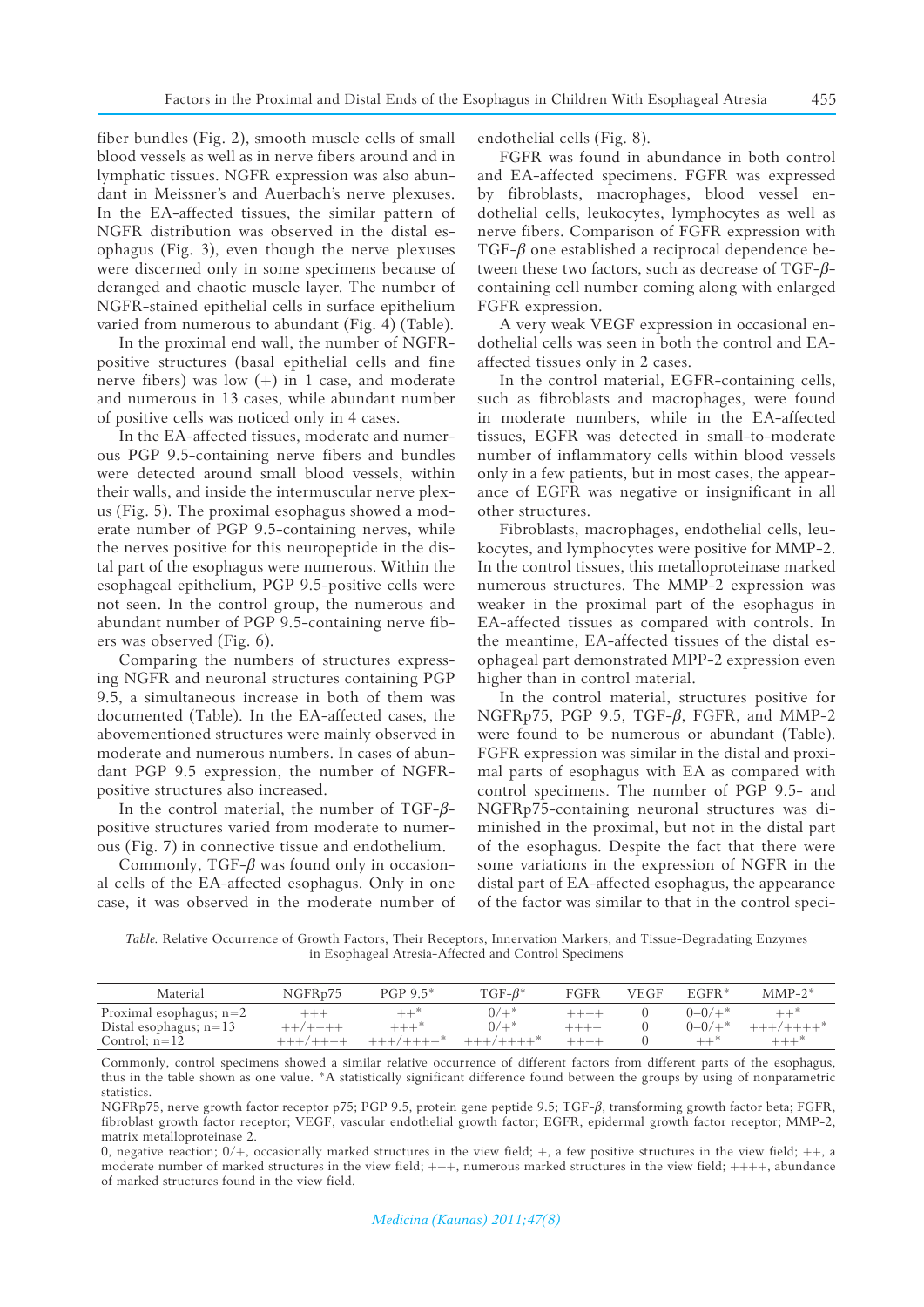

*Fig. 1.* Practically all basal epithelial cells show NGFR immunoreactivity in the control material (immunohistochemistry for NGFR, original magnification  $\times$  200)



*Fig. 3.* NGFR-containing nerve fiber bundles and nerve fibers among smooth muscle cells in wall of small blood vessels in the esophageal atresia-affected material

(immunohistochemistry for NGFR, original magnification ×250)



*Fig. 5.* PGP 9.5-containing nerve bundles in the intermuscular plexus and among smooth muscle in the esophageal atresia-affected specimen (immunohistochemistry for PGP 9.5, original magnification  $\times$ 100)



*Fig. 2.* NGFR-containing nerve fiber bundles and nerve fibers among smooth muscle cells in the wall of small blood vessels in the control material (immunohistochemistry for NGFR, original magnification ×250)



*Fig. 4.* Regional conglomerate of basal epithelial cells weakly stained for NGFR Note also numerous vacuolized epithelial cells

(immunohistochemistry for NGFR, original magnification ×400)



*Fig. 6.* PGP 9.5-containing nerve trunks and nerve fibers near the wall of small blood vessels in the control material (immunohistochemistry for PGP 9.5, original magnification  $\times 100$ )

*Medicina (Kaunas) 2011;47(8)*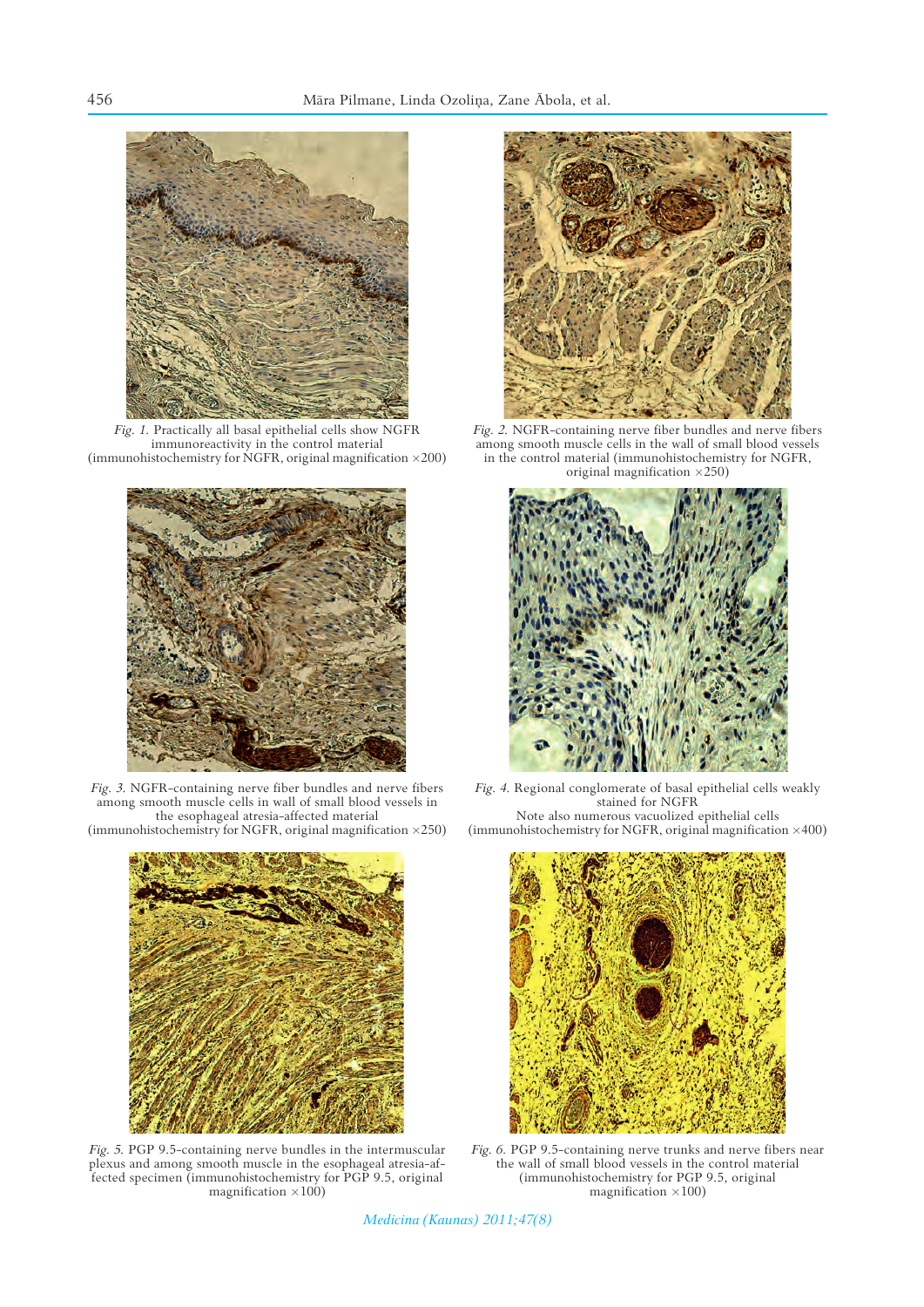

*Fig. 7.* TGF-*β*-containing endothelial cells in the control material (TGF- $\beta$  IMH, original magnification  $\times$ 100)

mens. The number of TGF‑*β*-containing structures was notably decreased in the EA-affected tissue. EGFR expression was characteristic of control, but not of EA-affected tissue. There were no VEGFpositive structures in the esophagus of either control or EA-affected patients. The same or higher number of MMP-2-positive cells was seen in the specimens of the distal esophagus than in the control ones, while the specimens from the proximal part of the esophagus demonstrated a decreased number of MMP-2-positive cells.

Comparison of control and EA-affected specimens of the esophagus revealed a significant difference in the relative number of TGF-*β*-positive  $(\chi^2=20.609; P=0.001)$ , EGFR-positive  $(\chi^2=17.662;$  $P=0.001$ ), and MMP-2-positive ( $\chi^2=6.002; P=0.050$ ) structures between control and proximal/distal esophageal specimens. A significant difference in the structures positive for PGP 9.5 was observed between control/distal and proximal esophageal specimens (χ<sup>2</sup>=7.847; *P*=0.020) (Table).

#### **Discussion**

In the EA-affected tissues, the number of PGP 9.5-containing nerve fibers was lower compared with the control material. Generally, PGP 9.5 possesses intrinsic ligase and hydrolase activity necessary for a process of proteosomal protein degradation and supports the normal functioning of neuronal stuctures (23). Therefore, the decreased amount of PGP 9.5-positive structures might indicate a neuronal origin of the disorder. Interestingly, inherited innervation disorders are mentioned also in a study



*Fig. 8.* TGF-*β*-containing endotheliocytes in the wall of blood vessels of the proximal esophageal pouch (TGF-*β* IMH, original magnification ×200)

by Qi et al. (1997), when branching abnormalities of the vagal nerve during embryogenesis result in nerve tissue deficiency particularly in the distal part of the esophagus. Such findings probably shed light to the abnormalities of esophageal motility established in patients with EA/TEF before operative treatment (24).

As compared with the control material, the number of NGFR-expressing structures was also diminished in the EA-affected proximal esophagus. However, there was no significant difference comparing the specimens obtained from both parts of EA-affected esophagus and control esophagus. According to the data reported by Bibel and Barde (25), NGFR binds not only NGF, but also other neurotrophins. Altogether, neurotrophins promote the formation of ceramides activating NGFR (26), but ceramides contribute to the protection of axonal structures and function. Thus, changes in NGFR expression might indicate damage to neuronal tissues.

In EA-affected tissues, TGF-*β*-containing endothelial cells were sparse. TGF-*β* is needed for the stabilization and further development of newly formed blood vessels (27). Diminished TGF-*β* expression very likely corresponds to cell proliferation, growth, and maturation abnormalities (14) as well as disorders of extracellular matrix formation. These disturbances, in turn, might lead to EA manifestation.

FGFR marked abundant structures in both control and EA material. Fibroblasts, macrophages, lymphocytes, blood vessel endothelial cells, leukocytes as well as nerve fibers expressed FGFR. In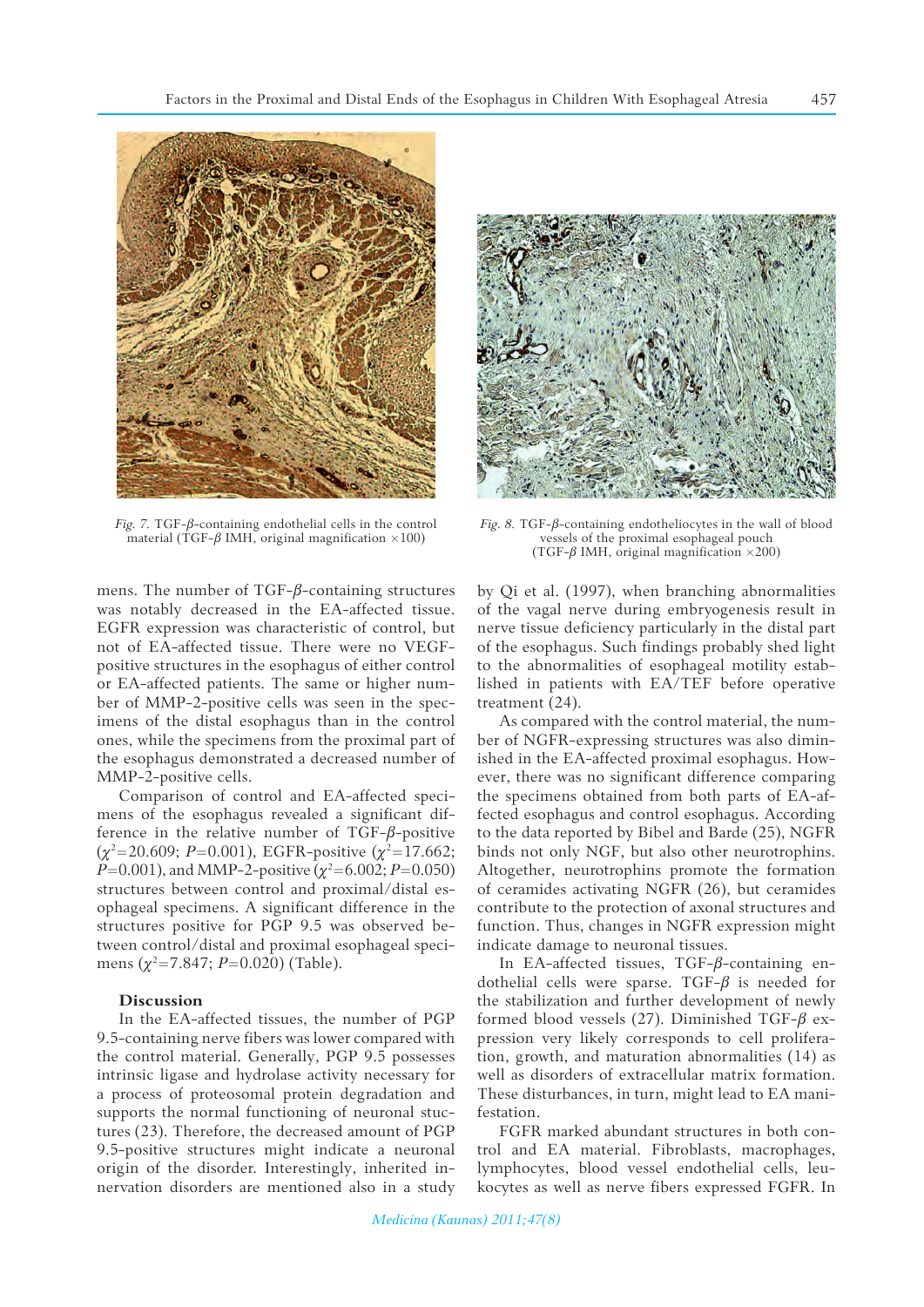other tissues of endodermal origin, for instance, healthy lung tissue, FGFR expression is spatially restricted. Although in case of mesenchyme contact with Shh negative epithelium during embryogenesis, there is also described rich FGFR expression in wide area that possibly causes branching disorders (28). The abovementioned mechanism could explain the origin of distal esophagus or fistular tract growing caudally as straight, nonbranched structure showing an abundant FGFR expression (29). Fusion between fistular tract and developing stomach could therefore compensate and/or restore continuity of the gastrointestinal tract (30).

VEGF expression was negative both in the control and EA-affected tissues, with only occasional positively stained endothelial cells in some cases. VEGF stimulates the proliferation of endothelial cells, particularly under hypoxia (16). A weak VEGF expression pattern is very likely explained by the most intensive angiogenesis in the course of embryogenesis, but our study material was obtained from newborns. It is interesting to note that VEGF possesses neurotrophic as well as neuroprotective properties (31). These VEGF properties and almost negative VEGF expression on the other hand might only partially explain the observed innervation disorders in EA-affected tissues, because the negative expression of growth factor was observed also in the control tissues. On esophageal occlusion, including also EA, enhanced VEGF expression is observed in amnion and chorion and promotes intramembrane fetal fluid absorption into fetal circulation as well as decreases the likelihood of occurrence of polyhydramnion (32).

EGFR-positive structures were found in moderate numbers in the control specimens, while EA-affected tissues displayed insignificant or even negative expression patterns. EGFR is found in the tissues of epithelial, mesenchymal, and neuronal origin, where it contributes to cell proliferation, differentiation, and development (17). Therefore, EGFR expression abnormalities, which differed statistically significantly between the patient and control groups, might be one of the mechanisms behind EA development.

In the control material, MMP-2 marked many structures so that in the proximal part of the esophagus, the number of positive structures was moderate, whereas in the distal part of esophagus, MMP-2-positive structures were numerous and abundant. MMP catalyzes extracellular matrix macromolecules, proteoglycans, and additional proteins such as fibronectin (33). According to the data of Okada et al. (2004), increased NGF expression comes along with increased MPP-2 expression (34). A decrease in NGFR-positive structures in our investigative material was often observed, but the difference between MMP-2 and NGFR relative occurrence was not proved to be significant. Nevertheless, in cases of denervation and diminished innervations, MMP-2 expression was not changed substantially. A study by Kherif et al. reported an increased number of MMP-2-positive cells observed in neuronal tissues with structural lesions indicating the role of MMP-2 in axonal degeneration and common regeneration (35).

### **Conclusions**

A decrease in PGP 9.5-containing neuronal structures in the proximal esophagus supports insufficient innervation of this part of the organ in esophageal atresia. A decrease in MMP-2 positive cells in the esophageal atresia-affected proximal esophagus indicates also a possible decrease of tissue adaptive and regenerative reactions. Low expression of TGF-*β* and almost the absence of EGFR in the esophageal atresia-affected specimens may deal with disturbances in cell growth, proliferation, and differentiation, indicating a significant role of these substances in morphopathogenesis of esophageal atresia. FGFR and VEGF seem not to characterize esophageal atresia pathogenesis.

#### **Statement of Conflict of Interest**

The authors state no conflict of interest.

## **Vaikų, sergančių stemplės atrezija, stemplės proksimalinės ir distalinės dalių augimo faktoriai**

**Māra Pilmane<sup>1</sup> , Linda Ozoliņa<sup>1</sup> , Zane Ābola<sup>2</sup> , Aigars Pētersons<sup>2</sup> , Vjačeslavs Popkovs<sup>1</sup> , Anita Dabužinskienė<sup>2</sup> , Jānis Vētra<sup>1</sup>**

*1 Rygos Stradins universiteto Anatomijos ir antropologijos institutas, Latvija, 2 Vaikų klinikinės universitetinės ligoninės Vaikų chirurgijos klinika, Ryga, Latvija, 3 Lietuvos sveikatos mokslų universiteto Medicinos akademijos Anatomijos institutas, Lietuva*

**Raktažodžiai:** augimo faktoriai, imunohistochemija, stemplė, artrezija, vaikai.

**Santrauka.** *Įvadas.* Stemplės atrezijos patogenezė iki šiol nepakankamai ištirta, nors ši anomalija sąlyginai gausiai paplitusi populiacijoje: iš 3000 gyvų gimusiųjų vienas gimsta su stemplės atrezija.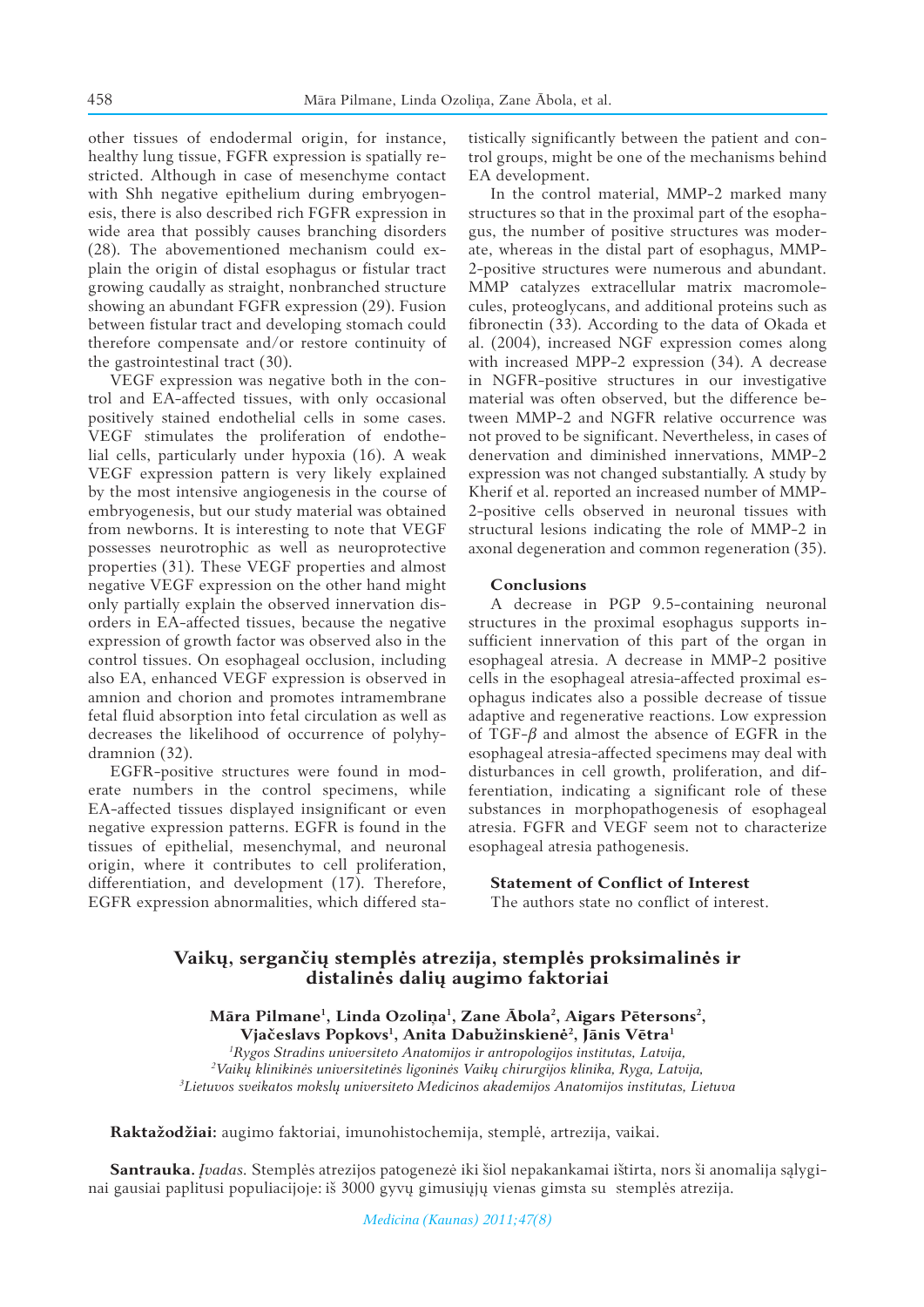*Tyrimų tikslas.* Nustatyti augimo veiksnių ir jų receptorių neuropeptidų bei audinių irimo fermentų – matrikso metaloproteinazių – santykinį paplitimą (buvimą) stemplės proksimalinėje bei distalinėje dalyse esant stemplės atrezijai.

*Medžiaga ir metodai.* Histopatologiškai buvo ištirta 15-kos pacientų stemplės atrezijos medžiaga. Panaudojant biotino-streptovidino imunohistocheminį metodą, nustatyti: nervų augimo faktorių receptoriai p75 (NGFR p75); proteino geno produktas 9,5 (PGP 9,5); transformuojantis augimo faktorius beta (TGF-b); fibroblastų augimo faktoriaus receptoriai 1 (FGFR1); kraujagyslių endotelio augimo faktoriai (VEGF); epidermio augimo faktorių receptoriai (EGFR); matrikso metaloproteinazės-2 (MMP-2).

*Rezultatai.* Kontrolinės grupės ir pacientų, turinčių atreziją, stemplės distalinėjė dalyje NGFR p75 išraiška buvo gausi, tuo tarpu pacientų stemplės proksimalinėje dalyje nustatytas receptorių turinčių struktūrų skaičiaus sumažėjimas. Panašūs rezultai gauti įvertinant PGP 9,5 teigiamas struktūras. Esant atrezijai stemplėje aptiktos tik pavienės teigiamos TGF- $\beta$  lasteles, o kontrolinės grupės tiriamųjų tyrimo medžiagoje tokių ląstelių buvo vidutiniškai daug ir labai daug. Tiek kontrolinės, tiek pacientų grupės tiriamųjų stemplėse buvo aptikta daug FGFR, tuo tarpu VEGF buvo tik pavienėse ląstelėse. Tik kontrolinėje grupėje buvo aptikta vidutiniškai daug jungiamojo audinio ląstelių su EGFR. Skirtingai nei kontrolinėje grupėje, esant atrezijai, MMP-2 teigiamų ląstelių skaičius stemplės proksimalinėje dalyje buvo sumažėjęs.

*Išvados.* Stemplės proksimalinėje dalyje sumažėjusių PGP 9,5 teigiamų nervinių stuktūrų kiekis patvirtina nepakankamą šios dalies inervaciją esant atrezijai. Sumažėjęs MMP-2 teigiamų ląstelių skaičius stemplės proksimalinėje dalyje rodo galimai mažėjantį audinių prisitaikymą ir regeneraciją. Esant atrezijai, silpna TGF-b raiška ir beveik visiškas EGFR nebuvimas gali sąlygoti ląstelių augimo, proliferacijos bei diferenciacijos pažaidas. Atrodo, kad FGFR bei VEGF atrezijos patogenezėje nebūdingi.

#### **References**

- 1. Dutta HK, Mathur M, Bhatnagar V. A histopathological study of esophageal atresia and tracheoesophageal fistula. J Pediatr Surg 2000;35(3):438-41.
- 2. Petersons A, Liepiņa M, Volrats O, Abola Z. Gastroesophageal reflux disease in esophageal atresia patients after surgical correction. Scientific papers of Riga Stradins University 2004;278-81.
- 3. Li K, Zheng S, Xiao X, Wang Q, Zhou Y, Chen L. The structural characteristics and expression of neuropeptides in the esophagus of patients with congenital esophageal atresia and tracheoesophageal fistula. J Pediatr Surg 2007;42(8): 1433-8.
- 4. Mahnke PF, Bennek J. Pathohistologic studies of the upper esophageal blind pouch – a contribution to the discussion of the cause of anastomotic insufficiency following surgically treated esophageal atresia. Z Kinderchir 1987;42(1):14-6.
- 5. Spilde TL, Bhatia AM, Mehta SS, Hembree MJ, Preuett BL, Ostlie DJ, et al. Aberrant fibroblast growth factor receptor 2 signalling in esophageal atresia with tracheoesophageal fistula. J Pediatr Surg 2004;39(4):537-9.
- 6. Crowley AR, Mehta SS, Hembree MJ, Preuett BL, Prasadan KL, Sharp SW, et al. Bone morphogenetic protein expression patterns in human esophageal atresia with tracheoesophageal fistula. Pediatr Surg Int 2006;22(2):154-7.
- 7. Tugay M, Filiz S, Dalçik H, Güvenç BH, Dalçik C, Korkmaz M, et al. Expression of cell adhesion molecules in the adriamycin-induced esophageal atresia rat model. Cell Biol Int 2003;27(11):929-33.
- 8. Brunner HG, van Bokhoven H. Genetic players in esophageal atresia and tracheoesophageal fistula. Curr Opin Genet Dev 2005;15(3):341-7.
- 9. Williams AK, Qi BQ, Beasley SW. Temporospatial aberrations of apoptosis in the rat embryo developing esophageal atresia. J Pediatr Surg 2000;35(11):1617-20.
- 10. Lundberg LM, Alm P, Wharton J, Polak JM. Protein gene product 9.5 (PGP 9.5). A new neuronal marker visualizing the whole uterine innervation and pregnancy-induced and developmental changes in the guinea pig. Histochemistry 1988;90(1):9-17.
- 11. Cheng W, Bishop AE, Spitz L, Polak JM. Abnormal enteric nerve morphology in atretic esophagus of fetal rats

with adriamycin-induced esophageal atresia. Pediatr Surg Int 1999;15(1):8-10.

- 12. Eswarakumar VP, Lax I, Schlessinger J. Cellular signaling by fibroblast growth factor receptors. Growth Factor Reviews 2005;16(2):139-49.
- 13. Groth C, Lardelli M. The structure and function of vertebrate fibroblast growth factor receptor 1. Int J Dev Biol 2002;46(4):393-400.
- 14. Stroschein SL, Wang W, Zhou S, Zhou Q, Luo K. Negative feedback regulation of TGF-beta signaling by the SnoN oncoprotein. Science 1999;286:771-4.
- 15. Boileau C, Jondeau G, Babron MC, Coulon M, Alexandre JA, Sakai L, et al. Autosomal dominant Marfan-like connective-tissue disorder with aortic dilation and skeletal anomalies not linked to the fibrillin gene. Am J Hum Genet 1993;53:46-54.
- 16. Millauer B, Shawver LK, Plate KH, Risau W, Ullrich A. Glioblastoma growth inhibited in vivo by a dominant-negative Flk-1 mutant. Nature 1994;367(6463):576-9.
- 17. Yano S, Kondo K, Yamaguchi M, Richmond G, Hutchison M, Wakeling A, et al. Distribution and function of EGFR in human tissue and the effect of EGFR tyrosine kinase inhibition. Anticancer Res 2003;23(5A):3639-50.
- 18. Lechapt-Zalcman E, Escudier E. Implication of extracellular matrix metalloproteinases in the course of chronic inflammatory airway diseases. Morphologie 2000;84(265):45-9.
- 19. Hsu S, Raine L, Fanger H. The use of antiavidin antibody and avidin-biotin peroxidase complex in immunoperoxidase technics. Am J Clin Pathol 1981;75:816-21.
- 20. Tobin G, Luts A, Sundler F, Ekström J. Peptidergic innervation of the major salivary glands in the ferret. Peptides 1990;11:863-7.
- 21. Pilmane M, Rumba I, Sundler F, Luts A. Patterns of distribution and occurrence of neuroendocrine elements in lungs of humans with chronic lung diseases. Proc. of the Latvian Academy of Sciences, Section B 1998;52:144-52.
- 22. Riffenburgh RH. Statistics in medicine. 2nd ed. Amsterdam: Elsevier Academic Press; 2006. p. 622.
- 23. Liu Y, Fallon L, Lashuel HA, Liu Z, Lansbury PT. The UCH-L1 gene encodes two opposing enzymatic activities that affect alpha-synuclein degradation and Parkinson's dis-